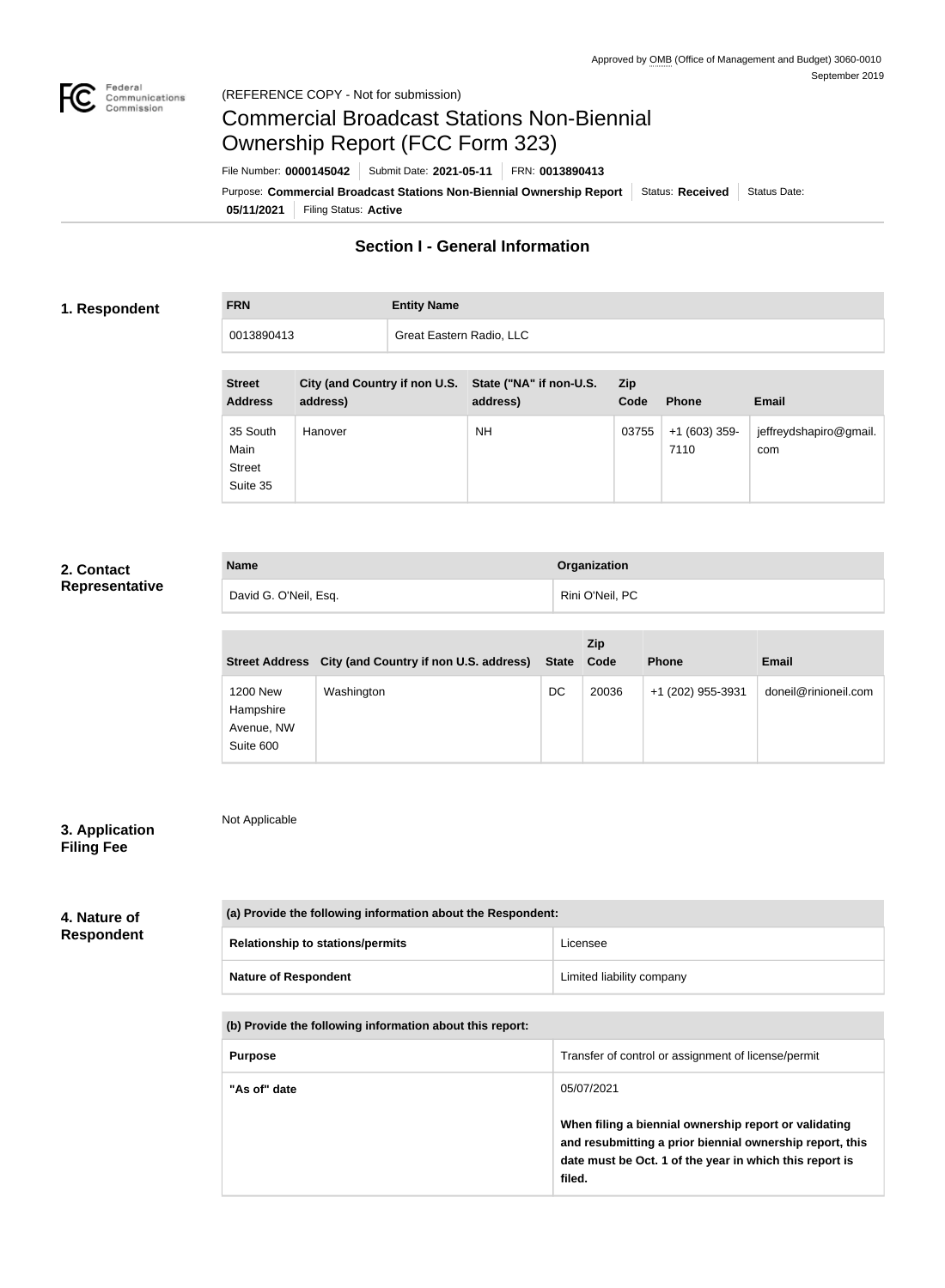**5. Licensee(s) /Permittees(s) and Station(s) /Permit(s)**

#### **Respondent is filing this report to cover the following Licensee(s)/Permittee(s) and station(s)/permit(s):**

| Licensee/Permittee Name  | <b>FRN</b> |
|--------------------------|------------|
| Great Eastern Radio, LLC | 0013890413 |

| Fac. ID No. | <b>Call Sign</b> | <b>City</b>        | <b>State</b> | <b>Service</b> |
|-------------|------------------|--------------------|--------------|----------------|
| 4910        | <b>WEEY</b>      | SWANZEY            | <b>NH</b>    | <b>FM</b>      |
| 12083       | <b>WTSL</b>      | <b>HANOVER</b>     | <b>NH</b>    | AM             |
| 17795       | <b>WTSV</b>      | <b>CLAREMONT</b>   | <b>NH</b>    | AM             |
| 17798       | <b>WHDQ</b>      | <b>CLAREMONT</b>   | <b>NH</b>    | <b>FM</b>      |
| 17808       | <b>WWFY</b>      | <b>BERLIN</b>      | VT           | <b>FM</b>      |
| 20606       | <b>WJKS</b>      | <b>KEESEVILLE</b>  | <b>NY</b>    | <b>FM</b>      |
| 23307       | <b>WFYX</b>      | <b>WALPOLE</b>     | <b>NH</b>    | <b>FM</b>      |
| 34810       | <b>WRFK</b>      | <b>BARRE</b>       | VT           | <b>FM</b>      |
| 34813       | <b>WSNO</b>      | <b>BARRE</b>       | VT           | AM             |
| 46334       | <b>WKKN</b>      | <b>WESTMINSTER</b> | VT           | <b>FM</b>      |
| 54790       | <b>WXXK</b>      | <b>LEBANON</b>     | <b>NH</b>    | <b>FM</b>      |
| 56621       | <b>WGXL</b>      | <b>HANOVER</b>     | <b>NH</b>    | <b>FM</b>      |
| 57002       | <b>WWOD</b>      | <b>WOODSTOCK</b>   | VT           | <b>FM</b>      |
| 57728       | <b>WTHK</b>      | <b>WILMINGTON</b>  | VT           | <b>FM</b>      |
| 164251      | <b>WWFK</b>      | PLATTSBURGH WEST   | <b>NY</b>    | <b>FM</b>      |

## **Section II – Non-Biennial Ownership Information**

**1. 47 C.F.R. Section 73.3613 and Other Documents**

Licensee/Permittee Respondents should list all contracts and other instruments set forth in 47 C.F.R. Section 73.3613(a) through (c) for the facility or facilities listed on this report. In addition, attributable Local Marketing Agreements (LMAs) and attributable Joint Sales Agreements (JSAs) must be disclosed by the licensee of the brokering station on its ownership report. If the agreement is an attributable LMA, an attributable JSA, or a network affiliation agreement, check the appropriate box. Otherwise, select "Other." Non-Licensee/Permittee Respondents should select "Not Applicable" in response to this question.

| Document Information                            |                                                         |  |
|-------------------------------------------------|---------------------------------------------------------|--|
| Description of contract or instrument           | Articles of Formation (Great Eastern Radio)             |  |
| Parties to contract or instrument               | State of New Hampshire                                  |  |
| Date of execution                               | 08/2003                                                 |  |
| Date of expiration                              | No expiration date                                      |  |
| <b>Agreement type</b><br>(check all that apply) | Other<br><b>Agreement Type: Organizational Document</b> |  |

#### **Document Information**

| Description of contract or instrument | Certificate of Limited Partnership (Vertical Capital Partners) |
|---------------------------------------|----------------------------------------------------------------|
| Parties to contract or instrument     | State of Delaware                                              |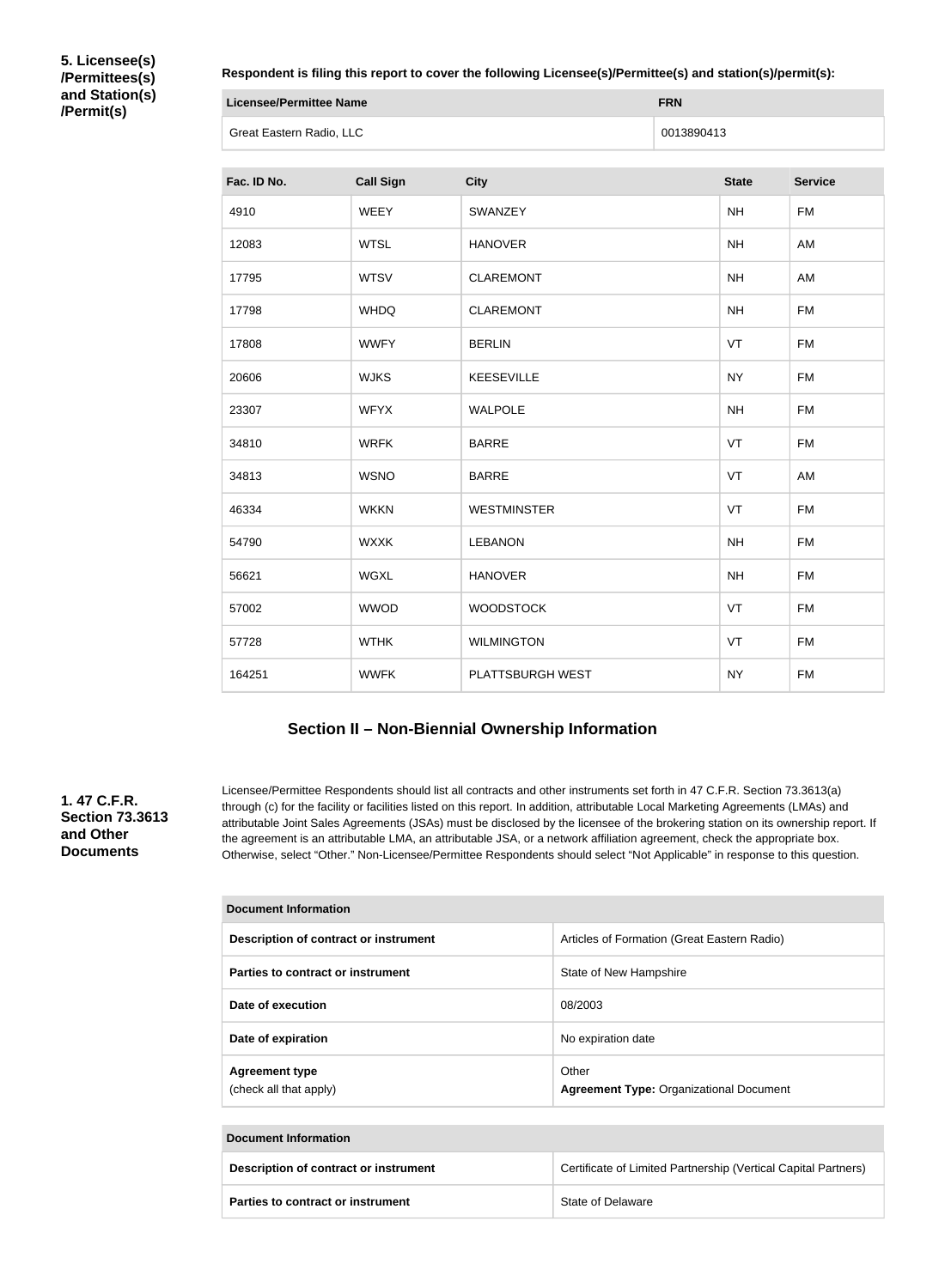| Date of execution                               | 09/2011                                                 |
|-------------------------------------------------|---------------------------------------------------------|
| Date of expiration                              | No expiration date                                      |
| <b>Agreement type</b><br>(check all that apply) | Other<br><b>Agreement Type: Organizational Document</b> |

| <b>Document Information</b>                     |                                                           |  |  |
|-------------------------------------------------|-----------------------------------------------------------|--|--|
| Description of contract or instrument           | Limited Partnership Agreement (Vertical Capital Partners) |  |  |
| Parties to contract or instrument               | State of Delaware                                         |  |  |
| Date of execution                               | 10/2012                                                   |  |  |
| Date of expiration                              | No expiration date                                        |  |  |
| <b>Agreement type</b><br>(check all that apply) | Other<br><b>Agreement Type: Organizational Document</b>   |  |  |

| <b>Document Information</b>                     |                                                         |
|-------------------------------------------------|---------------------------------------------------------|
| Description of contract or instrument           | Certificate of Formation (Vertical GP, LLC)             |
| Parties to contract or instrument               | State of New Hampshire                                  |
| Date of execution                               | 09/2011                                                 |
| Date of expiration                              | No expiration date                                      |
| <b>Agreement type</b><br>(check all that apply) | Other<br><b>Agreement Type: Organizational Document</b> |

| <b>Document Information</b> |
|-----------------------------|
|                             |

**Document Information**

| Description of contract or instrument           | Articles of Organization (Electromagnetic Company)      |
|-------------------------------------------------|---------------------------------------------------------|
| Parties to contract or instrument               | State of Vermont                                        |
| Date of execution                               | 07/2012                                                 |
| Date of expiration                              | No expiration date                                      |
| <b>Agreement type</b><br>(check all that apply) | Other<br><b>Agreement Type: Organizational Document</b> |

#### **2. Ownership Interests**

**(a)** Ownership Interests. This Question requires Respondents to enter detailed information about ownership interests by generating a series of subforms. Answer each question on each subform. The first subform listing should be for the Respondent itself. If the Respondent is not a natural person, also list each of the officers, directors, stockholders, non-insulated partners, non-insulated members, and any other persons or entities with a direct attributable interest in the Respondent pursuant to the standards set forth in 47 C.F.R. Section 73.3555. (A "direct" interest is one that is not held through any intervening companies or entities.) List each interest holder with a direct attributable interest in the Respondent separately.

Leave the percentage of total assets (Equity Debt Plus) field blank for an interest holder unless that interest holder has an attributable interest in the Respondent solely on the basis of the Commission's Equity Debt Plus attribution standard, 47 C.F.R. Section 73.3555, Note 2(i).

In the case of vertical or indirect ownership structures, list only those interests in the Respondent that also represent an attributable interest in the Licensee(s) or Permittee(s) for which the report is being submitted.

Entities that are part of an organizational structure that includes holding companies or other forms of indirect ownership must file separate ownership reports. In such a structure do not report, or file a separate report for, any interest holder that does not have an attributable interest in the Licensee(s) or Permittee(s) for which the report is being submitted.

Please see the Instructions for further detail concerning interests that must be reported in response to this question.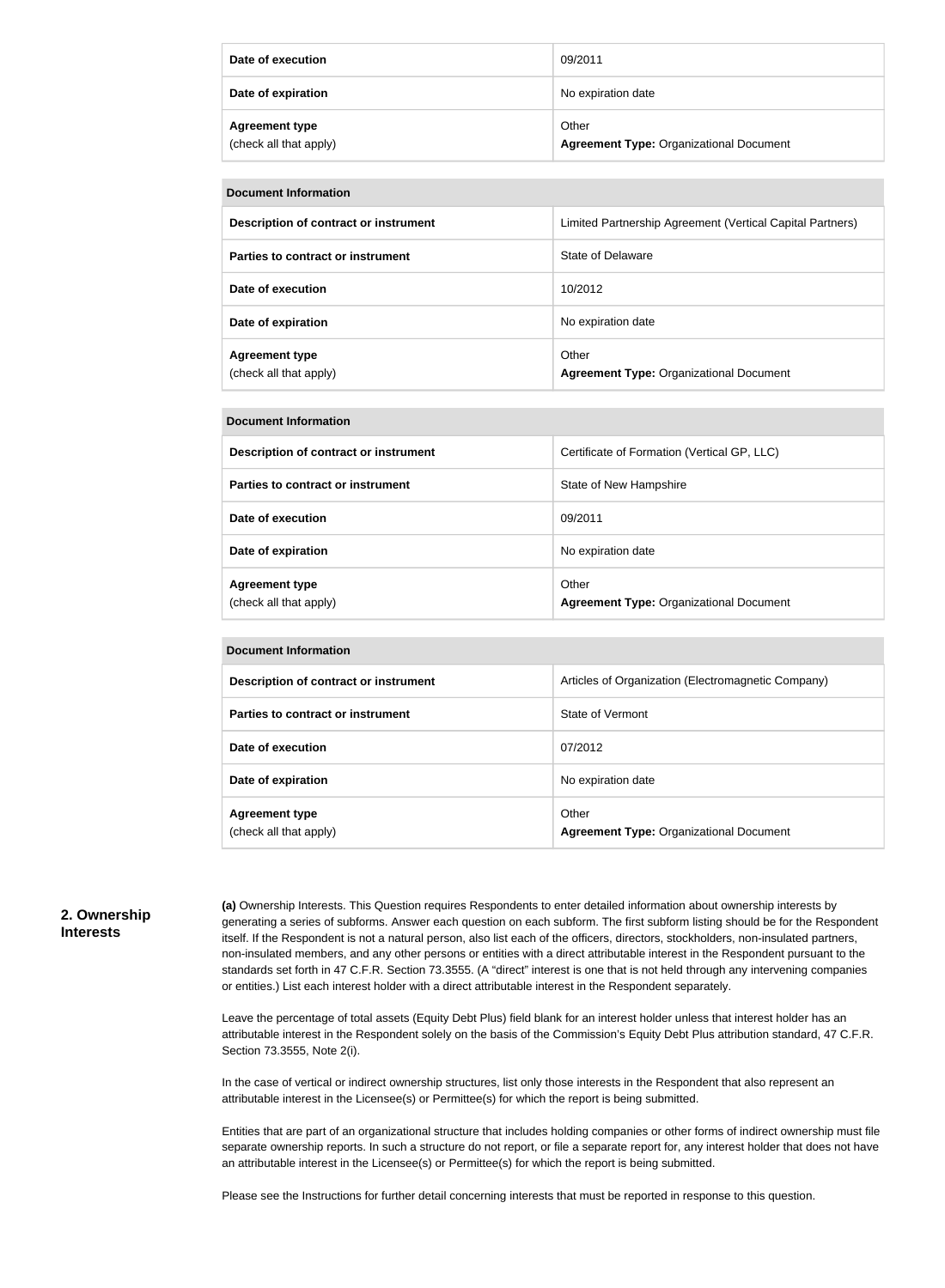The Respondent must provide an FCC Registration Number for each interest holder reported in response to this question. Please see the Instructions for detailed information and guidance concerning this requirement.

| <b>Ownership Information</b>                                                                                                            |                                           |                      |                                   |
|-----------------------------------------------------------------------------------------------------------------------------------------|-------------------------------------------|----------------------|-----------------------------------|
| <b>FRN</b>                                                                                                                              | 0013890413                                |                      |                                   |
| <b>Entity Name</b>                                                                                                                      | Great Eastern Radio, LLC                  |                      |                                   |
| <b>Address</b>                                                                                                                          | PO Box                                    |                      |                                   |
|                                                                                                                                         | <b>Street 1</b>                           | 35 South Main Street |                                   |
|                                                                                                                                         | <b>Street 2</b>                           | Suite 35             |                                   |
|                                                                                                                                         | <b>City</b>                               | Hanover              |                                   |
|                                                                                                                                         | State ("NA" if non-U.S.<br>address)       | <b>NH</b>            |                                   |
|                                                                                                                                         | <b>Zip/Postal Code</b>                    | 03755                |                                   |
|                                                                                                                                         | Country (if non-U.S.<br>address)          | <b>United States</b> |                                   |
| <b>Listing Type</b>                                                                                                                     | Respondent                                |                      |                                   |
| <b>Positional Interests</b><br>(check all that apply)                                                                                   | Respondent                                |                      |                                   |
| <b>Interest Percentages</b><br>(enter percentage values                                                                                 | Voting                                    | 0.0%                 | <b>Jointly Held?</b><br><b>No</b> |
| from 0.0 to 100.0)                                                                                                                      | <b>Total assets (Equity Debt</b><br>Plus) | 0.0%                 |                                   |
| Does interest holder have an attributable interest in one or more broadcast stations<br><b>No</b><br>that do not appear on this report? |                                           |                      |                                   |

| <b>Ownership Information</b>                                                  |                                     |                      |                            |
|-------------------------------------------------------------------------------|-------------------------------------|----------------------|----------------------------|
| <b>FRN</b>                                                                    | 0021822820                          |                      |                            |
| <b>Entity Name</b>                                                            | Vertical Capital Partners, LP       |                      |                            |
| <b>Address</b>                                                                | PO Box                              |                      |                            |
|                                                                               | <b>Street 1</b>                     | 35 South Main Street |                            |
|                                                                               | <b>Street 2</b>                     | Suite 300            |                            |
|                                                                               | <b>City</b>                         | Hanover              |                            |
|                                                                               | State ("NA" if non-U.S.<br>address) | <b>NH</b>            |                            |
|                                                                               | <b>Zip/Postal Code</b>              | 03755                |                            |
|                                                                               | Country (if non-U.S.<br>address)    | <b>United States</b> |                            |
| <b>Listing Type</b>                                                           | Other Interest Holder               |                      |                            |
| <b>Positional Interests</b><br>(check all that apply)                         | LC/LLC/PLLC Member                  |                      |                            |
| <b>Interest Percentages</b><br>(enter percentage values<br>from 0.0 to 100.0) | <b>Voting</b>                       | 56.0%                | <b>Jointly Held?</b><br>No |
|                                                                               | <b>Total assets (Equity Debt</b>    | 0.0%                 |                            |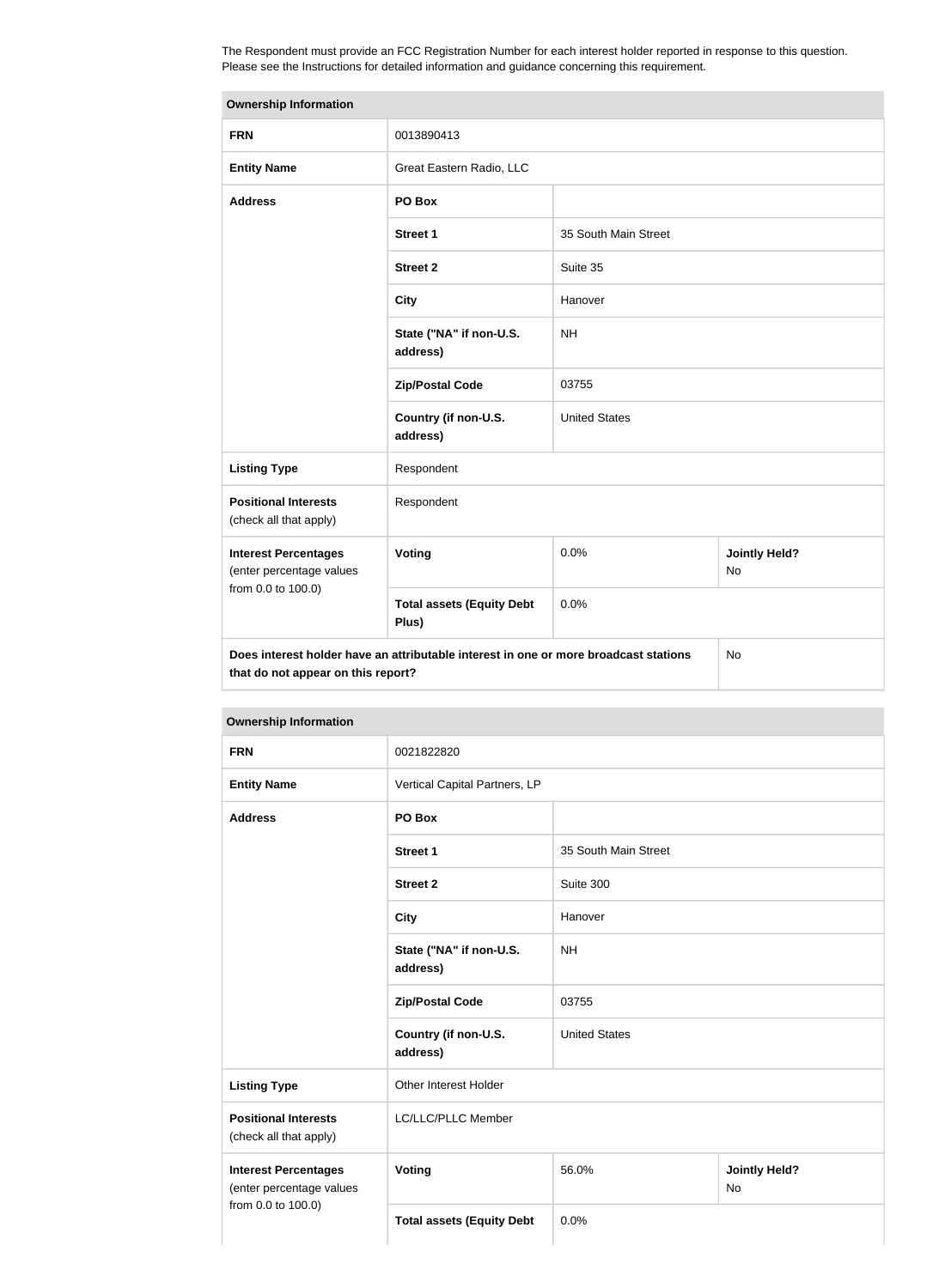| ΊH<br>÷<br>ĸ |
|--------------|
|--------------|

**Does interest holder have an attributable interest in one or more broadcast stations that do not appear on this report?**

No

| <b>Ownership Information</b>                            |                                                                                      |                      |                                   |  |
|---------------------------------------------------------|--------------------------------------------------------------------------------------|----------------------|-----------------------------------|--|
| <b>FRN</b>                                              | 0019876135                                                                           |                      |                                   |  |
| <b>Name</b>                                             | Jeffrey D. Shapiro                                                                   |                      |                                   |  |
| <b>Address</b>                                          | PO Box                                                                               |                      |                                   |  |
|                                                         | <b>Street 1</b>                                                                      | 35 South Main Street |                                   |  |
|                                                         | <b>Street 2</b>                                                                      | Suite 300            |                                   |  |
|                                                         | <b>City</b>                                                                          | Hanover              |                                   |  |
|                                                         | State ("NA" if non-U.S.<br>address)                                                  | <b>NH</b>            |                                   |  |
|                                                         | <b>Zip/Postal Code</b>                                                               | 03755                |                                   |  |
|                                                         | Country (if non-U.S.<br>address)                                                     | <b>United States</b> |                                   |  |
| <b>Listing Type</b>                                     | Other Interest Holder                                                                |                      |                                   |  |
| <b>Positional Interests</b><br>(check all that apply)   | LC/LLC/PLLC Member                                                                   |                      |                                   |  |
| <b>Interest Percentages</b><br>(enter percentage values | Voting                                                                               | 19.0%                | <b>Jointly Held?</b><br><b>No</b> |  |
| from 0.0 to 100.0)                                      | <b>Total assets (Equity Debt</b><br>Plus)                                            | 0.0%                 |                                   |  |
| that do not appear on this report?                      | Does interest holder have an attributable interest in one or more broadcast stations |                      | Yes                               |  |

#### **Ownership Information**

| <b>FRN</b>                                              | 0011448875                          |                      |                            |
|---------------------------------------------------------|-------------------------------------|----------------------|----------------------------|
| <b>Name</b>                                             | Brian D. McNeil                     |                      |                            |
| <b>Address</b>                                          | PO Box                              |                      |                            |
|                                                         | <b>Street 1</b>                     | 40 Bristol Road      |                            |
|                                                         | <b>Street 2</b>                     |                      |                            |
|                                                         | <b>City</b>                         | Wellesley            |                            |
|                                                         | State ("NA" if non-U.S.<br>address) | MA                   |                            |
|                                                         | <b>Zip/Postal Code</b>              | 02481                |                            |
|                                                         | Country (if non-U.S.<br>address)    | <b>United States</b> |                            |
| <b>Listing Type</b>                                     | Other Interest Holder               |                      |                            |
| <b>Positional Interests</b><br>(check all that apply)   | LC/LLC/PLLC Member                  |                      |                            |
| <b>Interest Percentages</b><br>(enter percentage values | <b>Voting</b>                       | 7.0%                 | <b>Jointly Held?</b><br>No |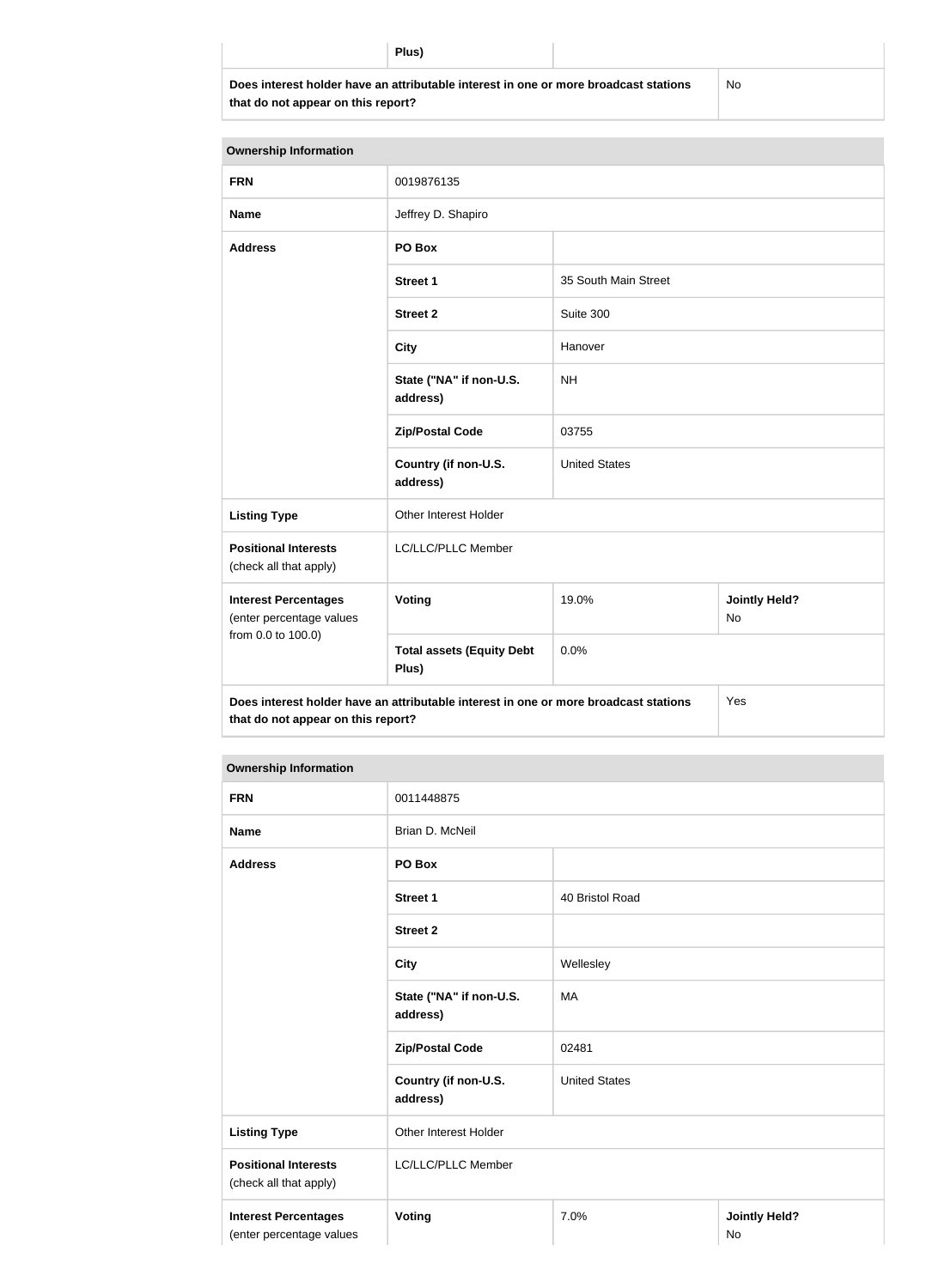| from 0.0 to 100.0)                                                                                                         | <b>Total assets (Equity Debt</b><br>Plus) | $0.0\%$ |  |
|----------------------------------------------------------------------------------------------------------------------------|-------------------------------------------|---------|--|
| Does interest holder have an attributable interest in one or more broadcast stations<br>that do not appear on this report? |                                           | Yes     |  |

| <b>Ownership Information</b>                            |                                                                                      |                                           |    |  |
|---------------------------------------------------------|--------------------------------------------------------------------------------------|-------------------------------------------|----|--|
| <b>FRN</b>                                              | 0019876283                                                                           |                                           |    |  |
| <b>Name</b>                                             | Robert Lipman                                                                        |                                           |    |  |
| <b>Address</b>                                          | PO Box                                                                               |                                           |    |  |
|                                                         | <b>Street 1</b>                                                                      | 39 Peterson Circle                        |    |  |
|                                                         | <b>Street 2</b>                                                                      |                                           |    |  |
|                                                         | <b>City</b>                                                                          | Concord                                   |    |  |
|                                                         | State ("NA" if non-U.S.<br>address)                                                  | <b>NH</b>                                 |    |  |
|                                                         | <b>Zip/Postal Code</b>                                                               | 03303                                     |    |  |
|                                                         | Country (if non-U.S.<br>address)                                                     | <b>United States</b>                      |    |  |
| <b>Listing Type</b>                                     | Other Interest Holder                                                                |                                           |    |  |
| <b>Positional Interests</b><br>(check all that apply)   | LC/LLC/PLLC Member                                                                   |                                           |    |  |
| <b>Interest Percentages</b><br>(enter percentage values | Voting                                                                               | 2.0%<br><b>Jointly Held?</b><br><b>No</b> |    |  |
| from 0.0 to 100.0)                                      | <b>Total assets (Equity Debt</b><br>Plus)                                            | 0.0%                                      |    |  |
| that do not appear on this report?                      | Does interest holder have an attributable interest in one or more broadcast stations |                                           | No |  |

#### **Ownership Information**

| <b>FRN</b>                                            | 0022226401                          |                      |
|-------------------------------------------------------|-------------------------------------|----------------------|
| <b>Entity Name</b>                                    | Electromagnetic Company, LLC        |                      |
| <b>Address</b>                                        | PO Box                              |                      |
|                                                       | <b>Street 1</b>                     | 176 Pennywise Lane   |
|                                                       | <b>Street 2</b>                     |                      |
|                                                       | <b>City</b>                         | Glastonbury          |
|                                                       | State ("NA" if non-U.S.<br>address) | <b>CT</b>            |
|                                                       | <b>Zip/Postal Code</b>              | 06033                |
|                                                       | Country (if non-U.S.<br>address)    | <b>United States</b> |
| <b>Listing Type</b>                                   | Other Interest Holder               |                      |
| <b>Positional Interests</b><br>(check all that apply) | LC/LLC/PLLC Member                  |                      |
|                                                       |                                     |                      |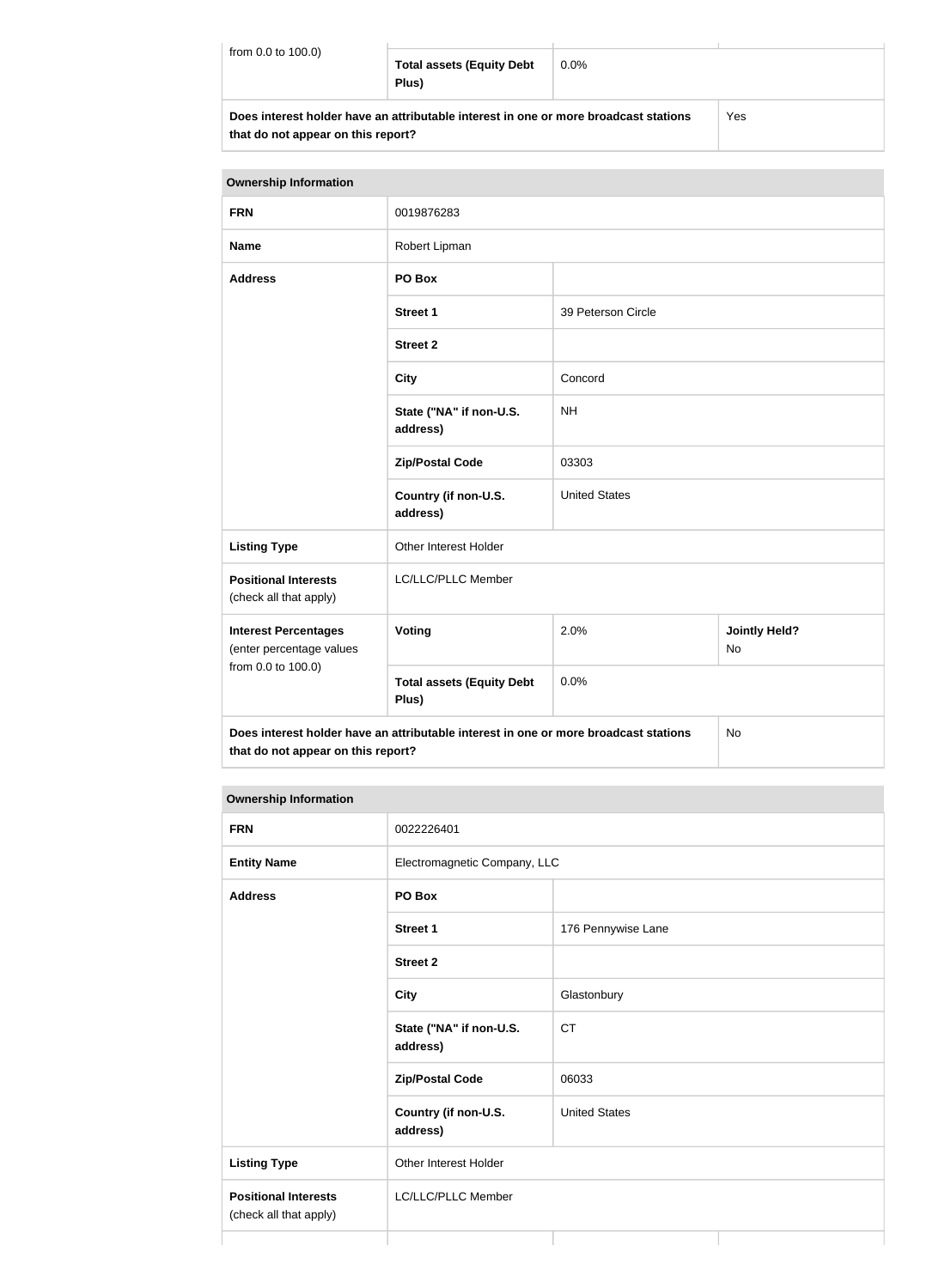| <b>Interest Percentages</b><br>(enter percentage values)<br>from $0.0$ to $100.0$ )                                        | Voting                                    | 14.0%   | Jointly Held?<br>No. |
|----------------------------------------------------------------------------------------------------------------------------|-------------------------------------------|---------|----------------------|
|                                                                                                                            | <b>Total assets (Equity Debt</b><br>Plus) | $0.0\%$ |                      |
| Does interest holder have an attributable interest in one or more broadcast stations<br>that do not appear on this report? |                                           |         | No                   |

| <b>Ownership Information</b>                                                                                                                        |                                           |                      |                            |  |  |
|-----------------------------------------------------------------------------------------------------------------------------------------------------|-------------------------------------------|----------------------|----------------------------|--|--|
| <b>FRN</b>                                                                                                                                          | 0019876168                                |                      |                            |  |  |
| <b>Name</b>                                                                                                                                         | Courtney S. Galluzzo                      |                      |                            |  |  |
| <b>Address</b>                                                                                                                                      | PO Box                                    |                      |                            |  |  |
|                                                                                                                                                     | <b>Street 1</b>                           | 138 Iron Kettle Road |                            |  |  |
|                                                                                                                                                     | <b>Street 2</b>                           |                      |                            |  |  |
|                                                                                                                                                     | <b>City</b>                               | Warner               |                            |  |  |
|                                                                                                                                                     | State ("NA" if non-U.S.<br>address)       | <b>NH</b>            |                            |  |  |
|                                                                                                                                                     | <b>Zip/Postal Code</b>                    | 03278                |                            |  |  |
|                                                                                                                                                     | Country (if non-U.S.<br>address)          | <b>United States</b> |                            |  |  |
| <b>Listing Type</b>                                                                                                                                 | Other Interest Holder                     |                      |                            |  |  |
| <b>Positional Interests</b><br>(check all that apply)                                                                                               | LC/LLC/PLLC Member                        |                      |                            |  |  |
| <b>Interest Percentages</b><br>(enter percentage values                                                                                             | Voting                                    | 2.0%                 | <b>Jointly Held?</b><br>No |  |  |
| from 0.0 to 100.0)                                                                                                                                  | <b>Total assets (Equity Debt</b><br>Plus) | 0.0%                 |                            |  |  |
| Does interest holder have an attributable interest in one or more broadcast stations<br>that do not appear on this report?                          | <b>No</b>                                 |                      |                            |  |  |
|                                                                                                                                                     |                                           |                      |                            |  |  |
| (b) Respondent certifies that any interests, including equity, financial, or voting<br>interests, not reported in this filing are non-attributable. | Yes                                       |                      |                            |  |  |

| (c) Does the Respondent or any reported interest holder<br>hold an attributable interest in any newspaper entities in<br>the same market as any station for which this report is<br>filed, as defined in 47 C.F.R. Section 73.3555?                                                                 | No. |
|-----------------------------------------------------------------------------------------------------------------------------------------------------------------------------------------------------------------------------------------------------------------------------------------------------|-----|
| If "Yes," provide information describing the interest(s), using<br>EITHER the subform OR the spreadsheet option below.<br>Respondents with a large number (50 or more) of entries to<br>submit should use the spreadsheet option.                                                                   |     |
| NOTE: Spreadsheets must be submitted in a special XML<br>Spreadsheet format with the appropriate structure that is<br>specified in the documentation. For instructions on how to<br>use the spreadsheet option to complete this question<br>(including templates to start with), please Click Here. |     |

If "No," submit as an exhibit an explanation.